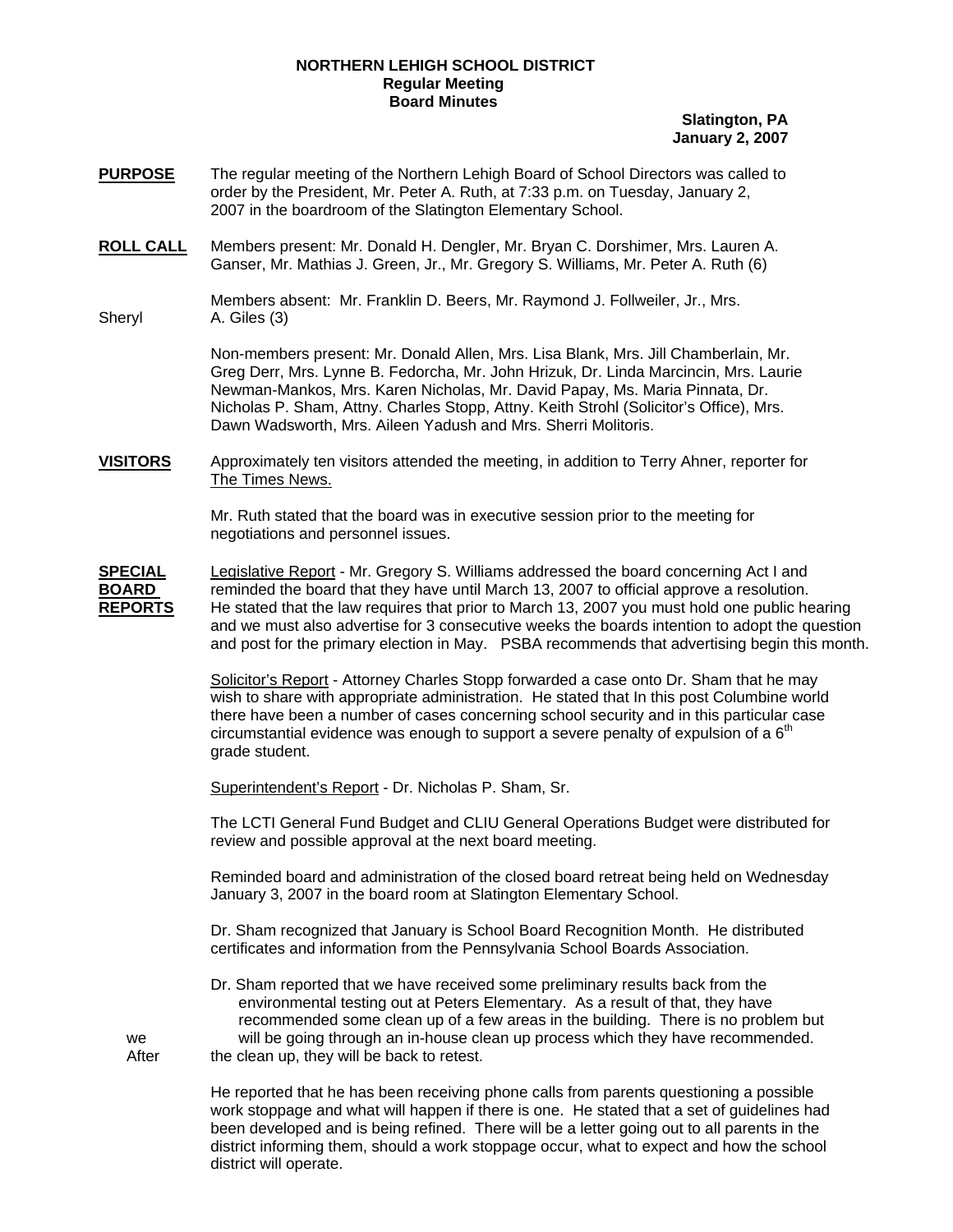| <b>PERSONNEL</b>                                                    | Mrs. Ganser made a motion, which was seconded by Mr. Williams, that the Board of<br>Education approves the following personnel items:                                                                                                              |
|---------------------------------------------------------------------|----------------------------------------------------------------------------------------------------------------------------------------------------------------------------------------------------------------------------------------------------|
| Substitutes $-$<br>Non-<br>Instructional                            | Approve the following individuals as substitute secretaries/aides for the 2006-2007<br>school year at the 2006-2007 substitute rate of \$7.25 per hour.                                                                                            |
|                                                                     | Rachel Hillegas *<br>Veena Barnett **<br>*Pending verification of health physical.<br><i>**Pending verification of clearances.</i>                                                                                                                 |
| Unpaid<br>Volunteers                                                | Approve the following unpaid volunteer aide in Peters Elementary School for the 2006-<br>2007 school year:                                                                                                                                         |
|                                                                     | Angela Anderson                                                                                                                                                                                                                                    |
|                                                                     | YEA:<br>Mr. Dengler, Mr. Dorshimer, Mrs. Ganser, Mr. Green, Mr. Williams,<br>Mr. Ruth $(6)$<br>NAY:<br>None $(0)$                                                                                                                                  |
| <b>CONFER-</b><br><b>ENCES</b>                                      |                                                                                                                                                                                                                                                    |
| <b>POLICY</b>                                                       | Mrs. Ganser made a motion, which was seconded by Mr. Dorshimer, that the Board of<br>Education approves the following policy items:                                                                                                                |
| <b>Board</b><br>Policies -<br>Second<br>Reading                     | Approve revisions to existing school board policy #006 - Local Board Procedures:<br>Meetings, as presented after first reading.                                                                                                                    |
| <b>Board</b><br>Governance<br>Standards/<br>Code of<br>Conduct      | Approve to reaffirm the school board standards and code of conduct referenced in school<br>board policy #011 - Local Board Procedures - Board Governance standards/Code of<br>Conduct as recommended by the Pennsylvania School Board Association. |
| Homebound<br>Instruction                                            | It is recommended that the Board of Education grant homebound instruction for a 9 <sup>th</sup><br>Grade Student, Student No.1090006, for five hours per week, effective December 19,<br>2006 and continuing until March 2007.                     |
|                                                                     | YEA:<br>Mr. Dengler, Mr. Dorshimer, Mrs. Ganser, Mr. Green, Mr. Williams,<br>Mr. Ruth $(6)$<br>NAY:<br>None $(0)$                                                                                                                                  |
| <b>CURRIC-</b><br><b>ULUM AND</b><br><b>INSTRUC-</b><br><b>TION</b> |                                                                                                                                                                                                                                                    |
| OLD<br><b>BUSINESS</b>                                              |                                                                                                                                                                                                                                                    |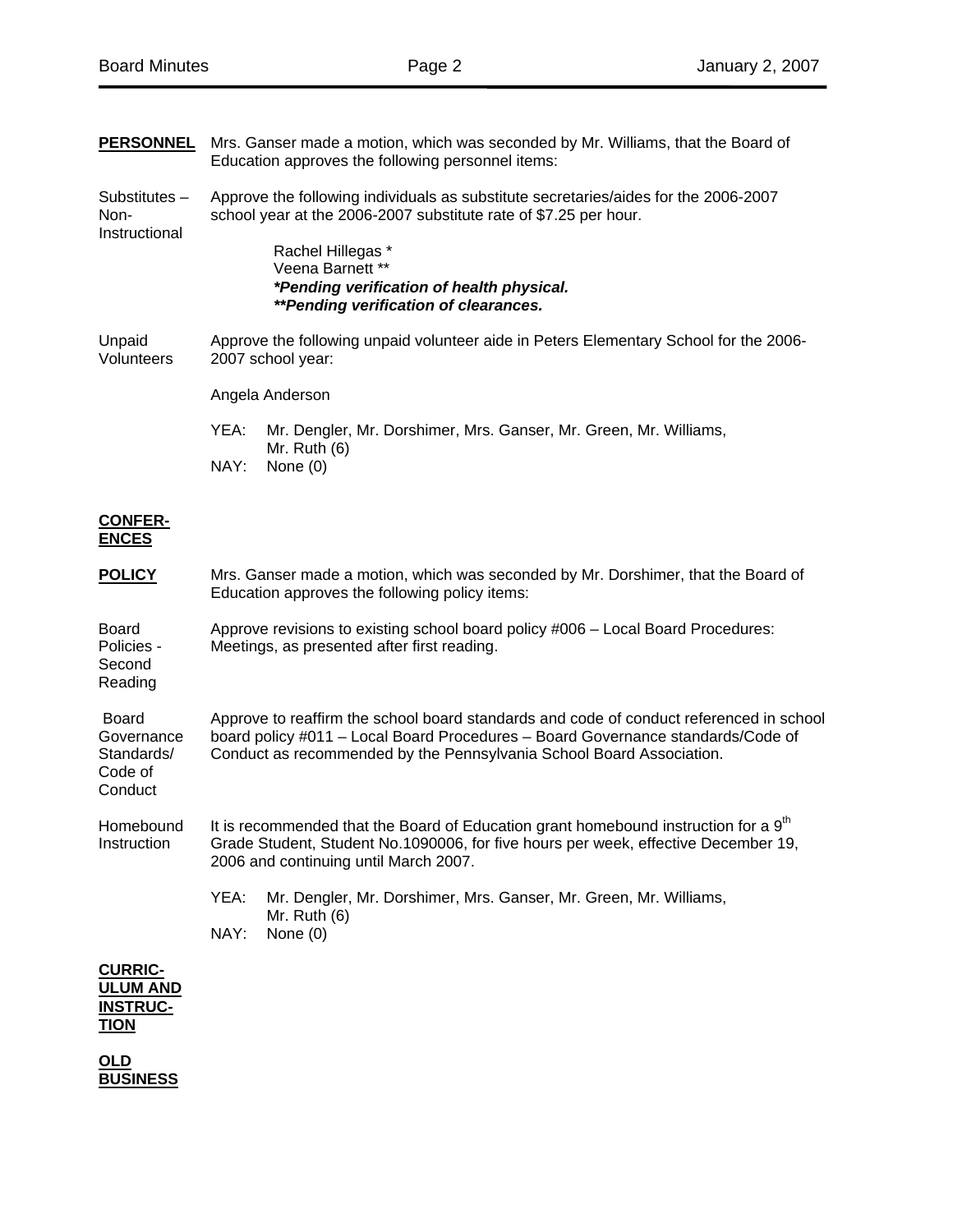| <b>NEW</b><br><b>BUSINESS</b>                                                                | Mr. Dorshimer made a motion, which was seconded by Mrs. Ganser that the Board of<br>Education approve the following New Business Item:                                                                                              |
|----------------------------------------------------------------------------------------------|-------------------------------------------------------------------------------------------------------------------------------------------------------------------------------------------------------------------------------------|
| <b>Resolution</b><br>for School<br><b>Director</b><br>Recognition<br>Month -<br>January 2007 | <b>WHEREAS, the role of locally elected school officials has served the Commonwealth</b><br>of Pennsylvania and local communities in meeting the needs of public education<br>since the passage of the Free School Act in 1834; and |
|                                                                                              | <b>WHEREAS</b> , these local boards have discharged their responsibilities to public education<br>in a manner which has placed public education in the forefront of our educational<br>systems; and                                 |
|                                                                                              | <b>WHEREAS, locally elected officials have distinguished themselves and their communities</b><br>in this non-paid, volunteer public service commitment; and                                                                         |
|                                                                                              | <b>WHEREAS, the contributions of these men and women who serve on the Northern</b><br>Lehigh Board of School Directors:                                                                                                             |
|                                                                                              | Franklin D. Beers<br>Donald H. Dengler<br>Bryan C. Dorshimer<br>Raymond J. Follweiler, Jr.<br>Lauren A. Ganser<br>Sheryl A. Giles<br>Mathias J. Green, Jr.<br>Peter A. Ruth<br>Gregory S. Williams                                  |
|                                                                                              | Should be recognized and appreciated by those who benefit from the workings of<br>our public school system;                                                                                                                         |

 **NOW THEREFORE BE IT RESOLVED** that the Executive Board of the Pennsylvania School Boards Association hereby proclaims the month of January as School Director Recognition Month in this commonwealth; and the citizens, students, teachers and administrators of the Northern Lehigh School District seek to honor said directors for their dedication and selfless time commitment to the workings of the district,

 **FURTHER RESOLVE** that this proclamation be communicated to all school districts, school officials and local communities in a planned program which brings visibility and awareness of the role of locally elected school officials to the citizenry of this commonwealth and be entered in to the minutes of this meeting of January 2, 2007.

- YEA: Mr. Dengler, Mr. Dorshimer, Mrs. Ganser, Mr. Green, Mr. Williams, Mr. Ruth (6)
- NAY: None (0)

ERIP - Mr. Green made a motion, which was seconded by Mr. Williams that the Board of 2006-2007 Education approve to adopt an Early Retirement Incentive Plan, for all eligible professional employees, on a voluntary basis, for the 2006-2007 school year.

ROLL CALL:

- YEA: None (0)
- NAY: Mr. Dengler, Mr. Dorshimer, Mrs. Ganser, Mr. Green, Mr. Williams, Mr. Ruth (6)

Motion Defeated.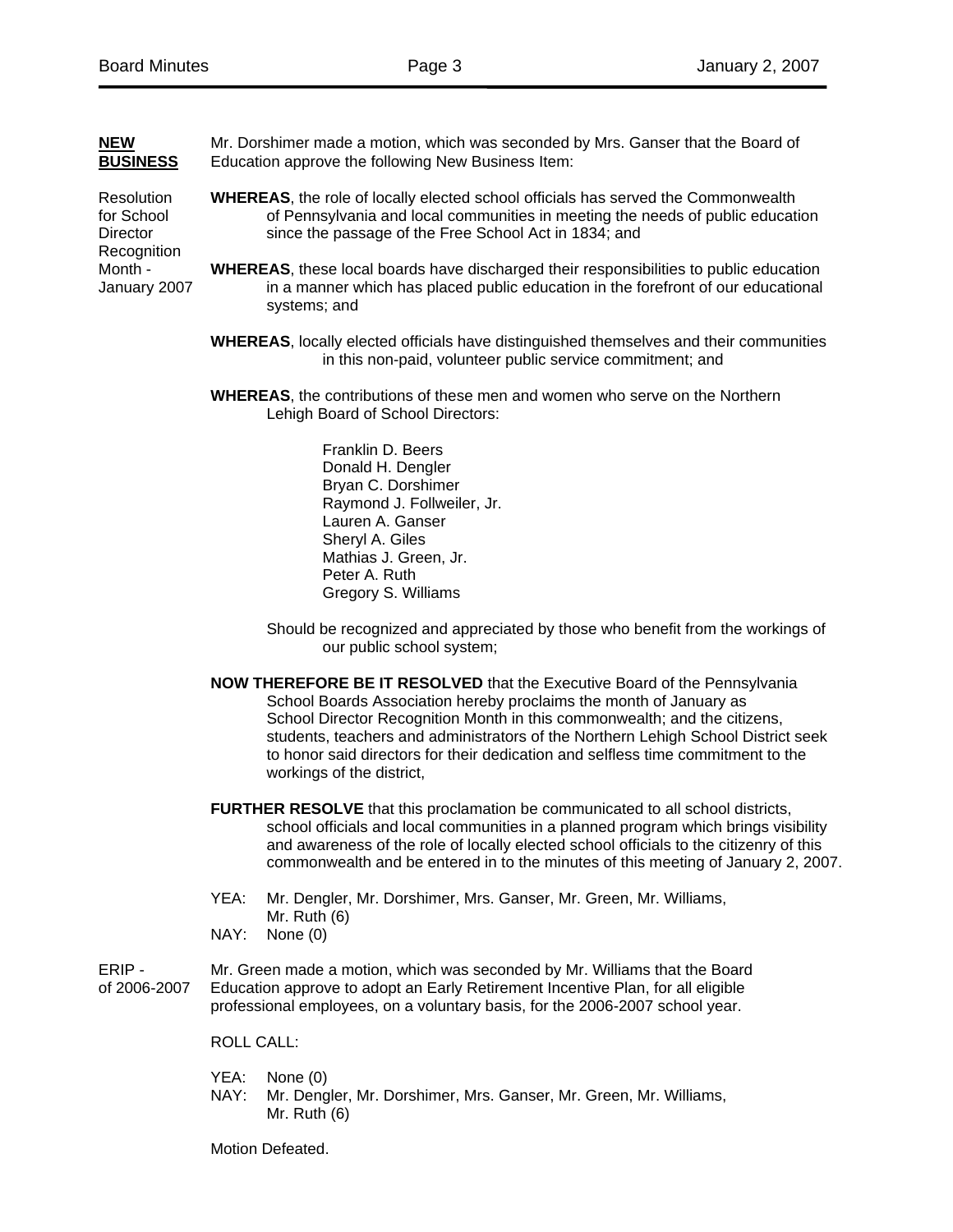| Advertise<br>Public<br>Hearing<br>the              | Mr. Williams made a motion, which was seconded by Mr. Green to authorize<br>administration to advertise for three weeks the district's intention to hold a public hearing on<br>February 12, 2007 at 6:30 p.m. in the Slatington Elementary School Boardroom to discuss<br>local Tax Study Commissions recommended question.                                                                                                                                                                                                                                                                                                                                                                |
|----------------------------------------------------|---------------------------------------------------------------------------------------------------------------------------------------------------------------------------------------------------------------------------------------------------------------------------------------------------------------------------------------------------------------------------------------------------------------------------------------------------------------------------------------------------------------------------------------------------------------------------------------------------------------------------------------------------------------------------------------------|
|                                                    | Mr. Dengler, Mr. Dorshimer, Mrs. Ganser, Mr. Green, Mr. Williams,<br>YEA:<br>Mr. Ruth $(6)$<br>NAY:<br>None $(0)$                                                                                                                                                                                                                                                                                                                                                                                                                                                                                                                                                                           |
| <b>FINANCIAL</b><br><b>Board</b>                   | Mr. Dengler made a motion, which was seconded by Mrs. Ganser, that the<br>of Education approves the following financial items:                                                                                                                                                                                                                                                                                                                                                                                                                                                                                                                                                              |
| Abatement/<br>Exonerations<br>Per Capita           | Approve abatement/exoneration requests of per capita taxes, for the residents that fall within the<br>guidelines, as presented.                                                                                                                                                                                                                                                                                                                                                                                                                                                                                                                                                             |
| Cash<br>Portfolio                                  | Approve the Arthurs Lestrange Cash Management Portfolio for the month of<br>November Management2006.                                                                                                                                                                                                                                                                                                                                                                                                                                                                                                                                                                                        |
|                                                    | YEA:<br>Mr. Dengler, Mr. Dorshimer, Mrs. Ganser, Mr. Green, Mr. Williams,<br>Mr. Ruth $(6)$<br>NAY:<br>None $(0)$                                                                                                                                                                                                                                                                                                                                                                                                                                                                                                                                                                           |
| <u>LEGAL</u>                                       |                                                                                                                                                                                                                                                                                                                                                                                                                                                                                                                                                                                                                                                                                             |
| CORR-<br><b>ESPON-</b><br><b>DENCE</b>             | Mr. Dorshimer received notification on the election of the members of the Carbon Lehigh Inter-<br>mediate Unit Board. On Dec 18 <sup>th</sup> action was taken by the CLIU Board of Directors to elect the<br>CLIU board members by a mail ballot. There will be no convention planned for April 2007 and<br>this action is in accordance with Act 30. The ballots will be mailed out in April.                                                                                                                                                                                                                                                                                             |
| <b>INFOR-</b><br><b>MATION</b>                     | Minutes of the Washington Township Board of Supervisors meeting held on November<br>14, 2006 were distributed.                                                                                                                                                                                                                                                                                                                                                                                                                                                                                                                                                                              |
|                                                    | Minutes of the Carbon Lehigh Intermediate Unit 21 Board of Directors meeting<br>held on November 20, 2006 were distributed.                                                                                                                                                                                                                                                                                                                                                                                                                                                                                                                                                                 |
| <b>RECOG-</b><br><b>NITION OF</b><br><b>GUESTS</b> | Chip Klocek – Washington Township asked should the board decide to change<br>the referendum question does the board have to re-advertise so the public has<br>an official document of what they will actually be voting on?                                                                                                                                                                                                                                                                                                                                                                                                                                                                 |
|                                                    | Mrs. Blank said that the final adopted referendum question must be advertised for 3<br>consecutive weeks.                                                                                                                                                                                                                                                                                                                                                                                                                                                                                                                                                                                   |
| talk                                               | Susan Firth - Slatington Borough stated, I have a high school student and there is a lot of<br>amongst the students about the teachers and whether they are going on strike and I don't<br>know what we can do at this time to alleviate the students concerns since there is no                                                                                                                                                                                                                                                                                                                                                                                                            |
| definitive<br>school                               | decision. This is distracting the students from their studies. I would like to applaud the<br>board for the stand they are taking and I feel what the teachers are asking is ridiculous. I<br>appreciate that the school board is looking out for the tax payer. I am concerned about the<br>students being distracted during their school day. Teachers not going in until they get paid. I<br>wish I could do that at my job. I can't walk in the minute I start getting paid. I have to be                                                                                                                                                                                               |
| there                                              | early enough that I am prepared to work at the time I start getting paid. I don't think that it is<br>unreasonable to expect the teachers to do that also. There is a lot of issues. The kids that<br>walked out a few weeks ago are doing exactly what they see the teachers doing. The<br>teachers don't like the circumstances they are in they are going to pick up their marbles and<br>go home. The students didn't like that they were not allowed to have their iPods or cell<br>phones any more so they did the same thing. It was wrong that they did it in the way they did<br>but they are following the example. I think that teachers need to realize that. I think there are |